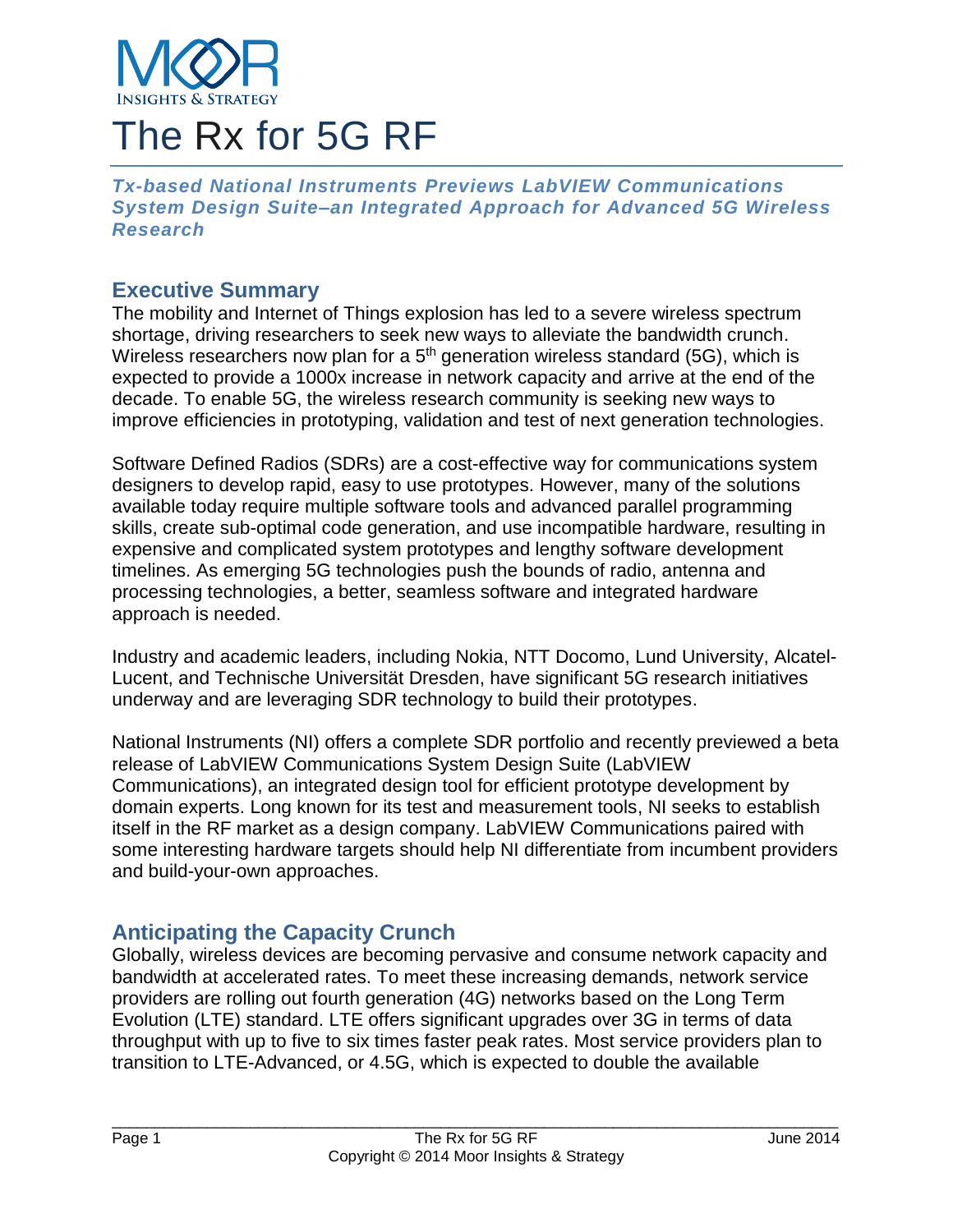

bandwidth from LTE. However, the growth of mobile data traffic is not expected to subside, putting a significant long term crunch on both network capacity and bandwidth.

With this in mind, researchers set their sights on 5G, expected to roll out at the end of the decade and increase network capacity via increased bandwidth. 5G has the potential to positively impact almost all geographies with unprecedented data speeds. For those that have connectivity today, 3D movies and real-time HD streaming will be the norm. For emerging markets and rural areas, ubiquitous access will be life changing.

The consensus amongst 5G researchers is that no single "silver bullet" will lead to the necessary bandwidth expansion; a combination of advancements will be required to meet the 5G working goal of 1000x increase in network capacity. Some major areas of 5G research include:

- **Spectrum Availability**: Today, most current cellular networks operate in relatively narrow licensed bands below 2 GHz, where signals propagate reasonably far through free space, but where available spectrum is somewhat limited. Given the spectrum limitations below 2 GHz, researchers explore new frequency ranges that can support substantially larger capacity. Some of the most promising bands for future cellular networks are the millimeter-wave bands at 28 GHz, 38 GHz, and 72 GHz. Millimeter-wave bands offer substantially wider bandwidths and promise dramatically higher data capacity than cellular bands used today.
- **More Antennas:** Over the past decade, multiple-input and multiple-output (MIMO) technology has offered the opportunity to significantly increase channel capacity. The basic premise of MIMO is that through the use of multiple antennas, a span of allocated spectrum can support multiple data streams. The use of MIMO technology in today's wireless standards grows and the next generation of cellular communications systems will likely use MIMO systems with substantially larger numbers of antenna elements (that is, "massive MIMO").
- **New Waveforms:** 5G researchers investigate new and more efficient signal structures. For example, generalized frequency division multiplexing (GFDM) uses special filtering to improve interference into adjacent channels when compared to traditional orthogonal frequency multiple access (OFDM). In addition, technologies such as non-orthogonal multiple access (NOMA) multiplex use the power domain of a transmission for better spectrum utilization. GFDM and NOMA are but two examples of research into new signal structures designed to enable higher capacity into a given span of spectrum.
- **Heterogeneous Networks ("HetNets"):** Traditional base stations can be augmented with a large number of small cells such as femtocells and picocells. Small cells are effectively miniature base stations that can be used to improve coverage in challenging environments and increase the data capacity of the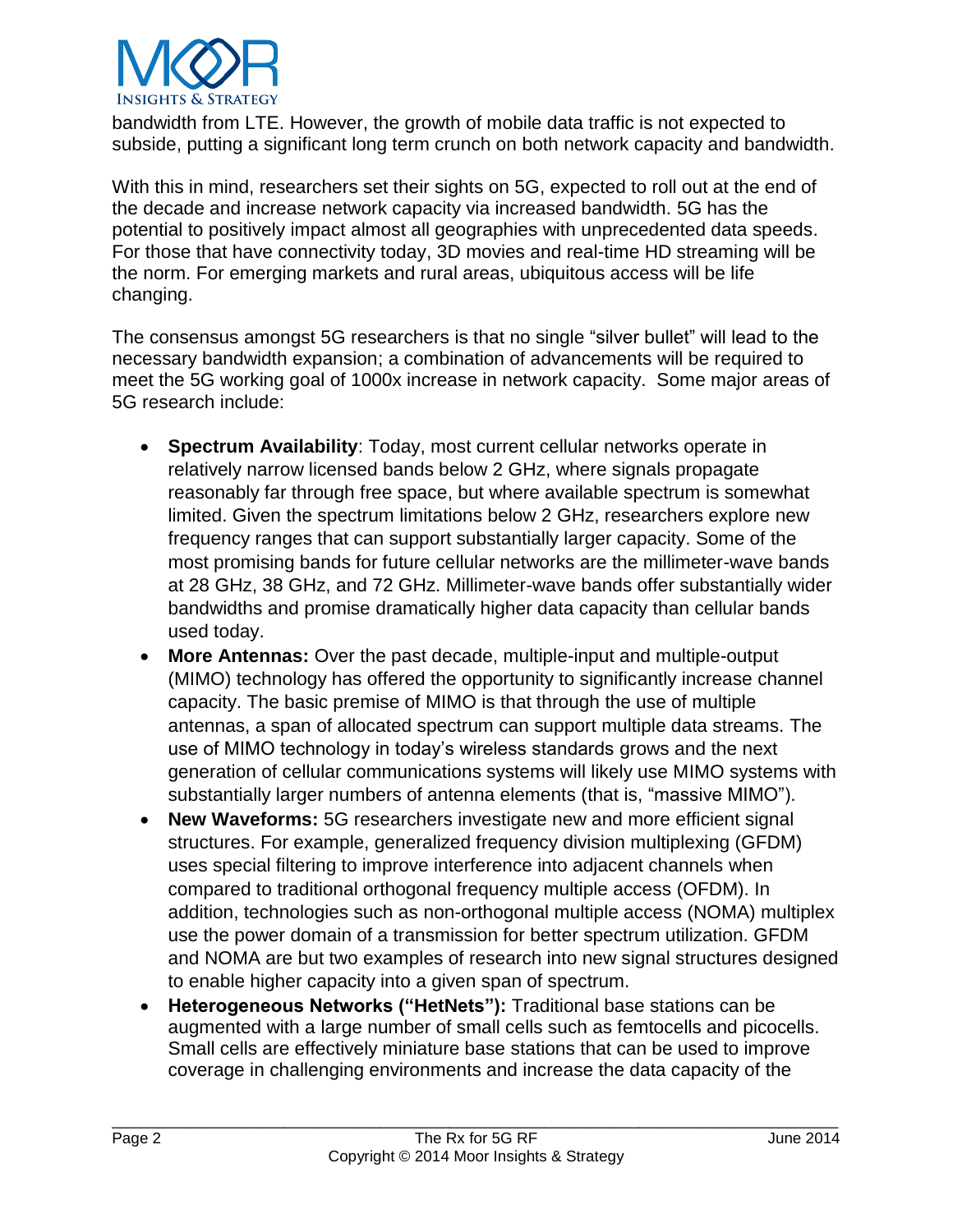

network. In addition, improved Wi-Fi radios known as "carrier-grade" Wi-Fi can potentially augment cellular networks with additional data capacity.

## **Current Challenges in Wireless Design**

Technically enabling 5G will require a several-year, multipronged approach involving academia with research test beds and teaching labs, major industry players developing prototypes and conducting field trials, standards body alignment, and government organizations researching signal intelligence, navigation, and next generation public safety radios. In all of these areas of research, wireless design involves multiple layers of optimization and tuning while maintaining compatibility with industry standard protocols.

During the wireless design process, researchers continuously look to find the quickest path from their newest algorithms to a working hardware signal. Moore's Law provides increasingly faster processing capabilities (through parallelism and faster programmable logic, such as field programmable gate arrays (FPGAs)) which feeds commercialization of these new solutions. The intricacies of implementing new algorithms, however, increase significantly with each wireless generation. Protocols become more complex, there are more simultaneous users on the network, and the landscape of wireless designers change as a broader spectrum of products include wireless technology *(i.e*. smart devices, wearables, home automation, *etc.).*

Next generation wireless design also requires more advanced programming techniques to optimize algorithms. Optimizing for quality of result (QoR), microprocessor and DSP performance as well as optimizing for parallel hardware implementations such as FPGAs often results in the need to bring in programming and hardware design experts throughout the process. This causes resource bottlenecks, debugging headaches, additional expenses and extends prototyping timelines.

Another key challenge in system design involves accurate simulation. Wireless channels are fundamentally unpredictable, which means that perfect simulation of an elegant algorithm does not guarantee perfect system operation in the real world. In order to alleviate risk, designers develop prototypes of working systems with multiple design points. Historically, it has been difficult to find design tools that enable low cost, quick to implement and easy to reuse hardware prototypes. This scarcity of flexible tools adds time, money, and risk to the design process.

## **Prototyping with Software Defined Radios**

In the past, communications system designers wanting to build prototypes used custom solutions or leveraged complex systems from their production test environments. These solutions included custom development boards with off the shelf or custom ASICs and traditional EDA tools. While still used today by design teams flush with advanced specialties and resources, this approach does not meet the need for the majority of designers looking to do rapid, low-cost prototyping.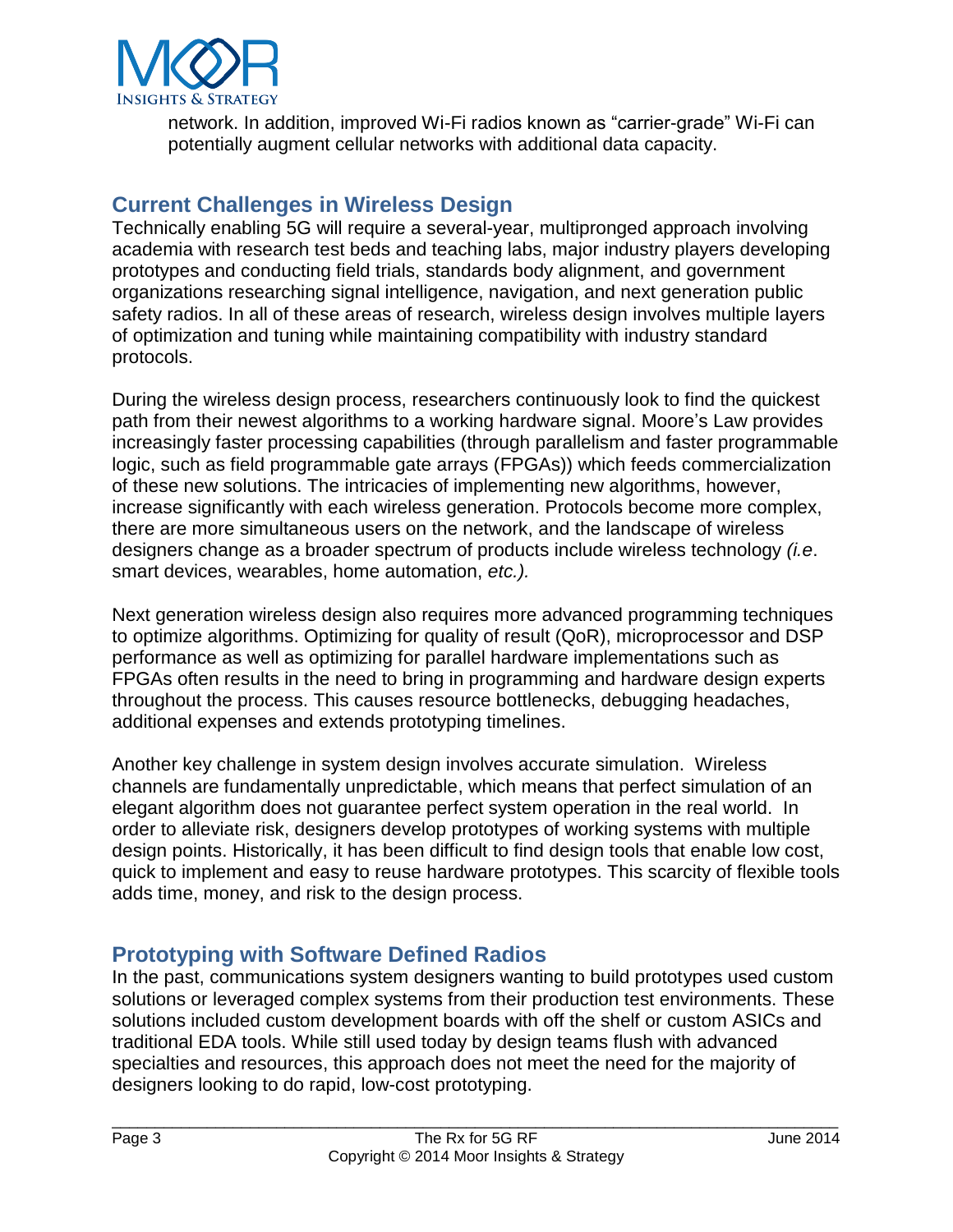

SDRs have become the common category of platform used for communications system prototyping. SDR is a class of instrument that uses software modules running on generic hardware platforms to implement any radio function. A designer can literally make a generic hardware platform become a wireless communication device (*i.e.* cell phone tower, WiFi hot spot *etc*.) and transmit/receive (Tx/Rx) radio signals across a wide range of frequencies and modulation schemes defined by the user.

Figure 1 provides a high level overview of some of the SDR hardware and software solutions available in the market today.





Performance

Mainstream and advanced SDR systems include a range of disparate to comprehensive software and hardware solutions and the choices vary greatly, based on the required hardware sophistication and software experience. The low-end SDR solutions include low-cost hardware platforms with a set of basic function software and open source tools.

On the hardware side, traditional low-cost SDRs offer limited functionality and no FPGA capability, which makes these platforms unable to meet the needs of complex wireless design. Nutaq and Beecube offer a range of SDR's targeted specifically for RF design with various features/form factors, RF specific IP/reference architectures and plug-ins to common software tools. Pentek provides a range of boards for specific areas of RF design that can be leveraged to create a custom solution based on the specific RF test needs of the user. Nallatech has a series of off the shelf and custom platforms for FPGA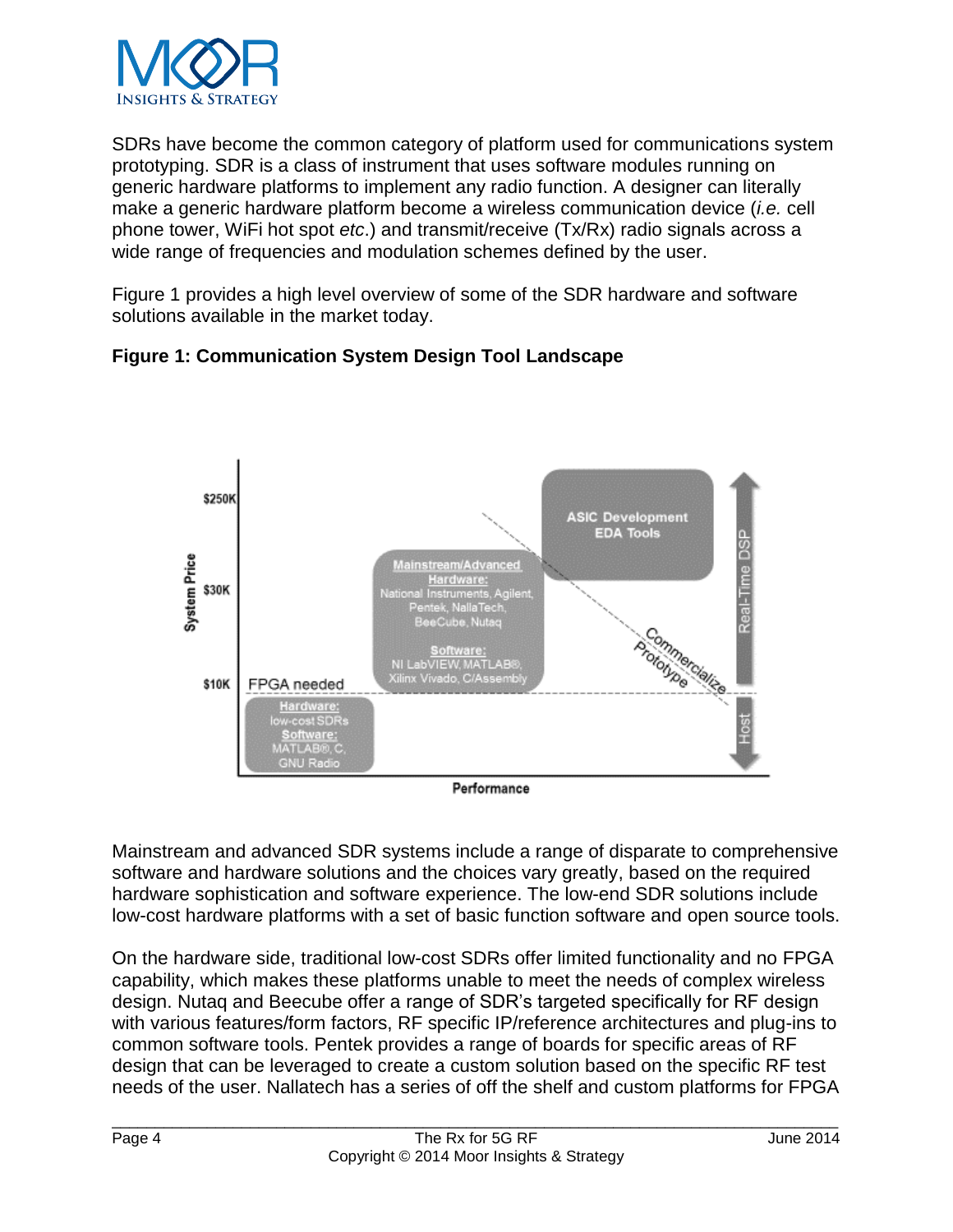

development but provides a limited amount of RF-specific design IP and tools. Agilent offers a broad range of solutions for RF/wireless test, but their efforts are more focused on automation and test of current RF technologies, rather than low-cost, rapid prototype enablement for next generation protocols. The majority of these hardware vendors focus primarily on hardware design, leaving it up to the researcher to map together a set of 3rd party and open source software tools for various steps of the communications systems design progress.

The benefit of the SDR category of hardware is that SDRs are built with a common architecture allowing the algorithm designer to focus on software development rather than radio frequency (RF) details. However, in a communications system, the software is challenging to design and the majority of tools available today are disjointed, textbased math or processor-designed languages that need to be hand-optimized to meet specific system requirements.

GNU Radio is a free software development toolkit with signal processing blocks for SDRs and is widely used for wireless communications research. GNU Radio infrastructure is written entirely in C++ and many of the user tools are written in Python. MATLAB is a math-centric interactive environment for numerical computation, visualization, and programming, and is commonly used in communications system design for algorithm development and model creation. Xilinx Vivado is a development tool used for FPGA implementation, integration and verification with the Xilinx family of FPGAs. Other programming languages like C, C++ and assembly are also commonly used throughout the design process. While each of these software tools may serve a purpose for one or more steps of the communications design flow, none of these solutions provide end to end capability for the entire flow from algorithm creation to hardware prototype development. Parallel processing with FPGA increases performance of the algorithm, but also directly increases the system complexity–often requiring resources with very specialized skill. In addition to the challenges of algorithm design and optimization, most of these software tools don't allow for straightforward mapping of the algorithm to the hardware system design, requiring multiple code rewrites as designers map their algorithms to various platforms.

Figure 2 provides an overview of the classical communications system design flow which requires disparate tools, separate design teams and a rigid feed-forward design cycle. This process necessitates multiple copies of the code in different representations, each of which are not backwards compatible putting considerable strain and inefficiency on the design team.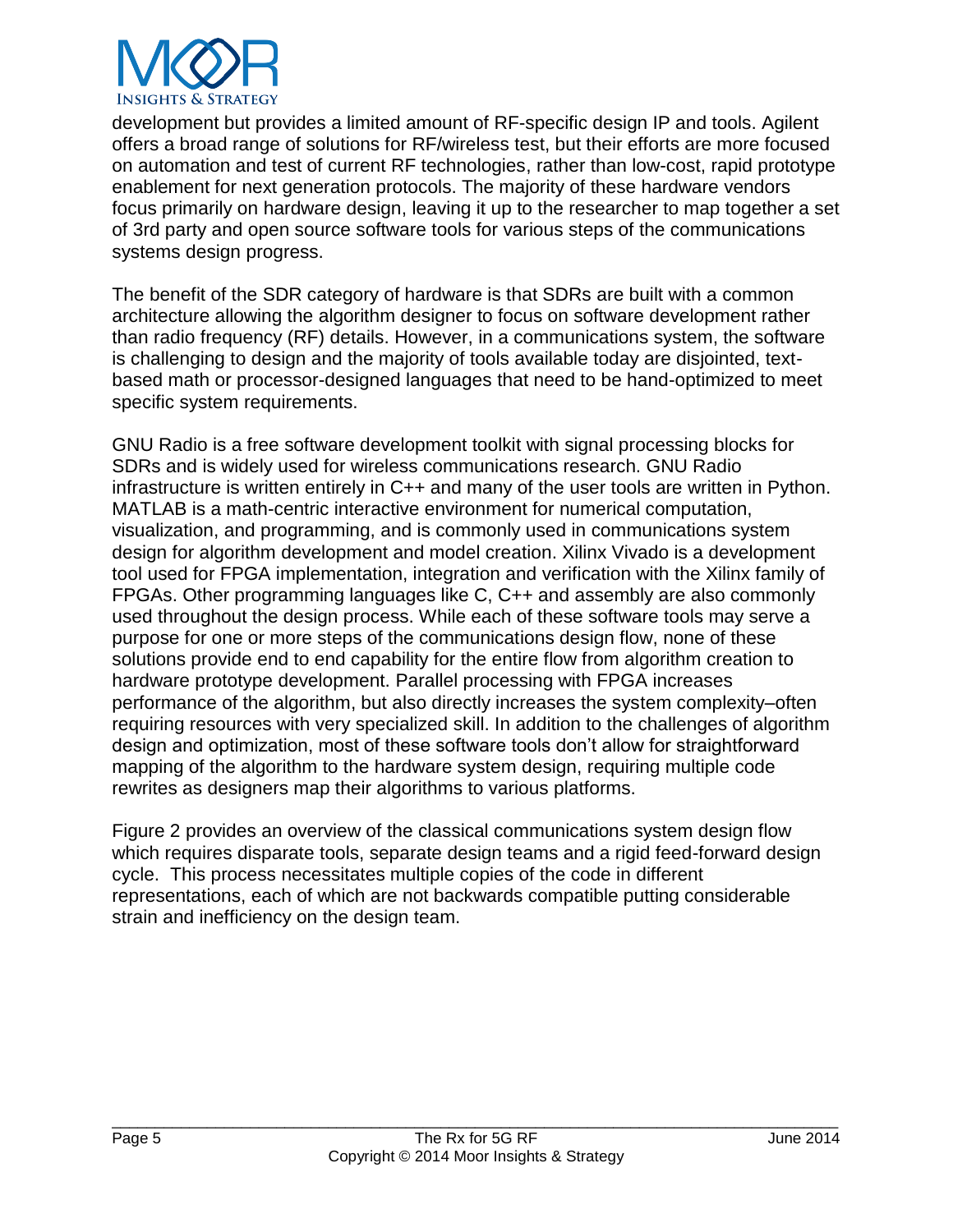

## **Figure 2: Classical Design Flow**



System Designers report problems, question feasibility; Research Team modifies code, runs more simulations

The design needs for 5G–including complex research parameters, significant collaboration requirements, and the importance of prototyping–will provide an opportunity for researchers and designers to take a hard look at the existing landscape of available communications design tools. When evaluating today's design solutions with the 5G lens, MI&S believes the current state won't deliver on the 5G mobile experience end users demand. We want our 3D movies on our tablets, we require image libraries on our phones, and we insist on real-time visualization for our wearables. Fulfilling 5G expectations necessitates a new and different approach to designing these communication systems.

## **The National Instruments SDR Portfolio**

Long known for its test and measurement tools, NI seeks to establish itself in the RF market as a design company. NI is pairing an emergent software experience with some interesting hardware targets to differentiate from incumbent providers and build-yourown approaches.

On the high end of hardware, NI smartly leverages its expertise in automated test and measurement systems and its ability to abstract low-level hardware programming (via [LabVIEW FPGA\)](http://www.ni.com/labview/fpga/) to provide a set of programmable hardware solutions. [Vector Signal](http://www.ni.com/vst/)  [Transceiver \(VST\)](http://www.ni.com/vst/) and [FlexRIO–](http://www.ni.com/flexrio/)both programmable with LabVIEW–target more sophisticated capabilities for advanced research.

On the low end, NI borrowed a page from the playbook of [Ettus Research,](http://www.ettus.com/) a company it acquired in 2010, with the introduction of its own [Universal Software Radio Peripheral](http://www.ni.com/usrp/) [\(USRP\)](http://www.ni.com/usrp/) product line. USRPs connect to a host computer through a high-speed USB or Ethernet link, which the host-based software uses to control the USRP hardware and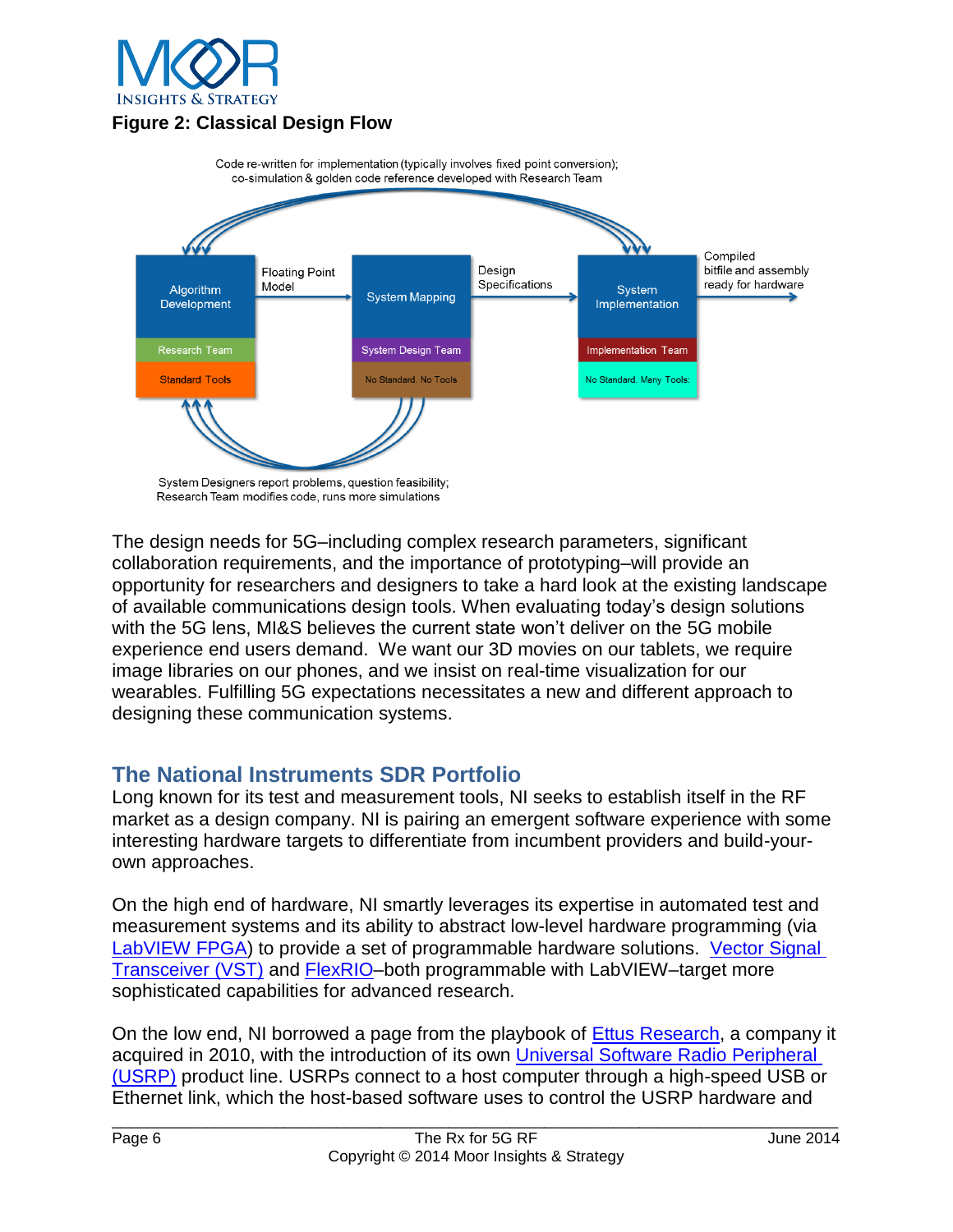

transmit/receive data. Ettus originally created the USRP category as a low-cost entry point for rapid prototyping for the academic world and its reach expanded into industry and the hobbyist/maker community. However, this platform had to evolve for advanced wireless research like 5G, where bandwidth is wider, transmit times are shorter, and protocols are more demanding. NI blurred the lines between the low-cost entry and high-end markets with the recent introduction of the [NI USRP RIO](http://sine.ni.com/nips/cds/view/p/lang/en/nid/212174) product–which uses a customizable Xilinx Kintex 7 FPGA for high performance SDR prototyping.

## **A Promising Software Solution**

As with many industries in today's programmable world, the hardware solves just a fraction of the problem. Hardware that can scale from low-cost prototypes to high-end base station deployments isn't helpful if you don't have the software design tools to get performant algorithms deployed quickly.

NI demonstrated a beta release of their LabVIEW Communications System Design Suite (LabVIEW communications) as a tool to provide a more efficient way to explore, refine, and validate communications designs in real world scenarios. The most exciting element of this offering is rooted in the problem space we've discussed; 5G is in active research – it's undefined, unproven, and unknown. This means the ability to iterate quickly, explore productively and rapidly prototype is key. There isn't a turn-key package or solution for 5G, so programming tools optimized for a communications design engineer is essential.

Revising the typical design workflow–now with the LabVIEW Communications software– the designer is allowed to stay in a single environment, simulate the system, use multiple languages or tools to design an algorithm from a multi-rate diagram, to .m, to C code, or data-flow, and use that same environment and same algorithm to prototype on a desktop or hardware (FPGA) system–complete with in-product float-to-fixed conversion and compilation exploration tools.

Figure 3 represents the new communications system design flow using LabVIEW Communications software. By using a single software solution across the entire process, the design team can rapidly iterate on a single representation of the algorithms that can directly synthesize to hardware. The resulting design flow enables a more flexible and productive design experience because the separate design teams can now work in single context.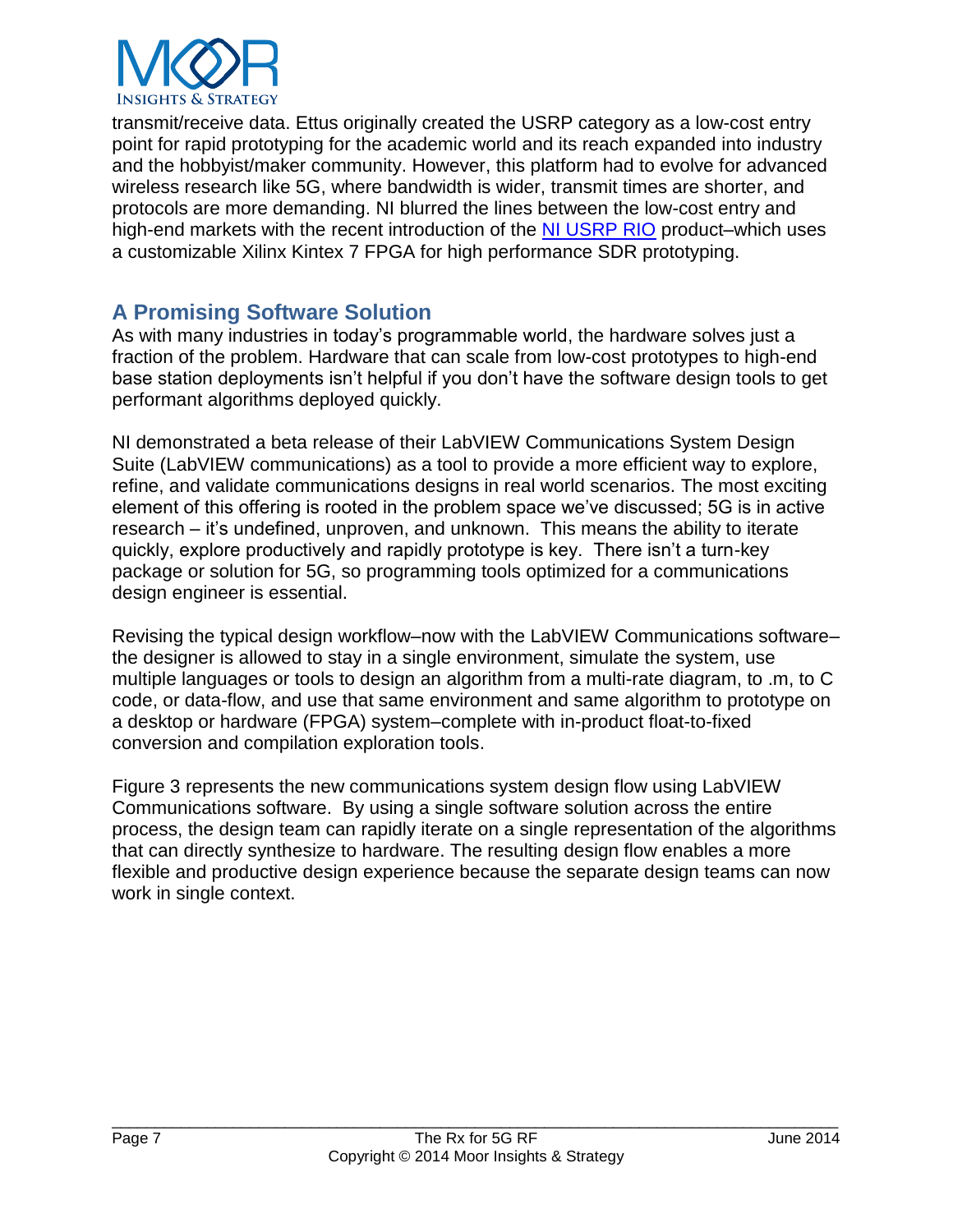

#### **Figure 3: New Design Flow with LabVIEW Communications Software**



This new approach is quite different than today's communication design experience. During the algorithm design and simulation process, LabVIEW Communications enables designers to take floating point models and express these designs intuitively, and furthermore synthesizes these designs directly to hardware, removing the burden of rewriting and revalidating code from the designer. As part of the modeling process, NI provides the IP designers expect for communications. This IP includes a set of ready-touse reference designs for an 8x8 MIMO-OFDM, global positioning system (GPS) Simulation and RF Direction Finding/ Localization, and an extensive set of IP libraries to assist researchers in meeting their goal of rapid wireless prototyping.

LabVIEW Communications' built-in intelligent planning capability helps optimize algorithm mapping across various hardware resources (CPU, DSP, FPGA, *etc*.). For those resources like FPGA that do not have floating point processing, LabVIEW Communications includes a built-in float-to-fixed conversion engine that understands the context of the hardware platform. The software is also hardware agnostic, which– unlike the traditional tools–requires no code rewrites when mapping to various hardware platforms. The graphical canvas allows domain experts (communications engineers, control experts, and RF researchers) to program FPGAs themselves, eliminating the need to bring in specific programming expertise (*i.e*. VHDL, Verilog), saving time and money during the design cycle.

# **Collaboration is Key**

Collaboration between industry, academia, government and technology providers will be critical to meet the goals of 5G by the end of the decade. NI partners with number of top academic and industry RF/Wireless researchers through its [RF/Communications Lead](http://www.ni.com/newsroom/release/national-instruments-lead-user-program-paving-the-way-for-5g-wireless/en/)  [User program](http://www.ni.com/newsroom/release/national-instruments-lead-user-program-paving-the-way-for-5g-wireless/en/) to guide and define this new approach to communications system design. Partners in this program using LabVIEW for 5G research include [Nokia/NTT Docomo](http://www.ciol.com/ciol/news/214406/nokia-ntt-docomo-pave-5g) for mmWave, [Lund University](http://www.ni.com/newsroom/release/national-instruments-and-lund-university-announce-massive-mimo-collaboration/en/) for Massive MIMO and Alcatel-Lucent[/Technische](http://www.microwavejournal.com/ext/resources/whitepapers/2012/december2012/TU-Dresden-uses-NI-Platform-for-5G-Research.pdf?1355412195)  [Universität Dresden](http://www.microwavejournal.com/ext/resources/whitepapers/2012/december2012/TU-Dresden-uses-NI-Platform-for-5G-Research.pdf?1355412195) for new candidate waveforms.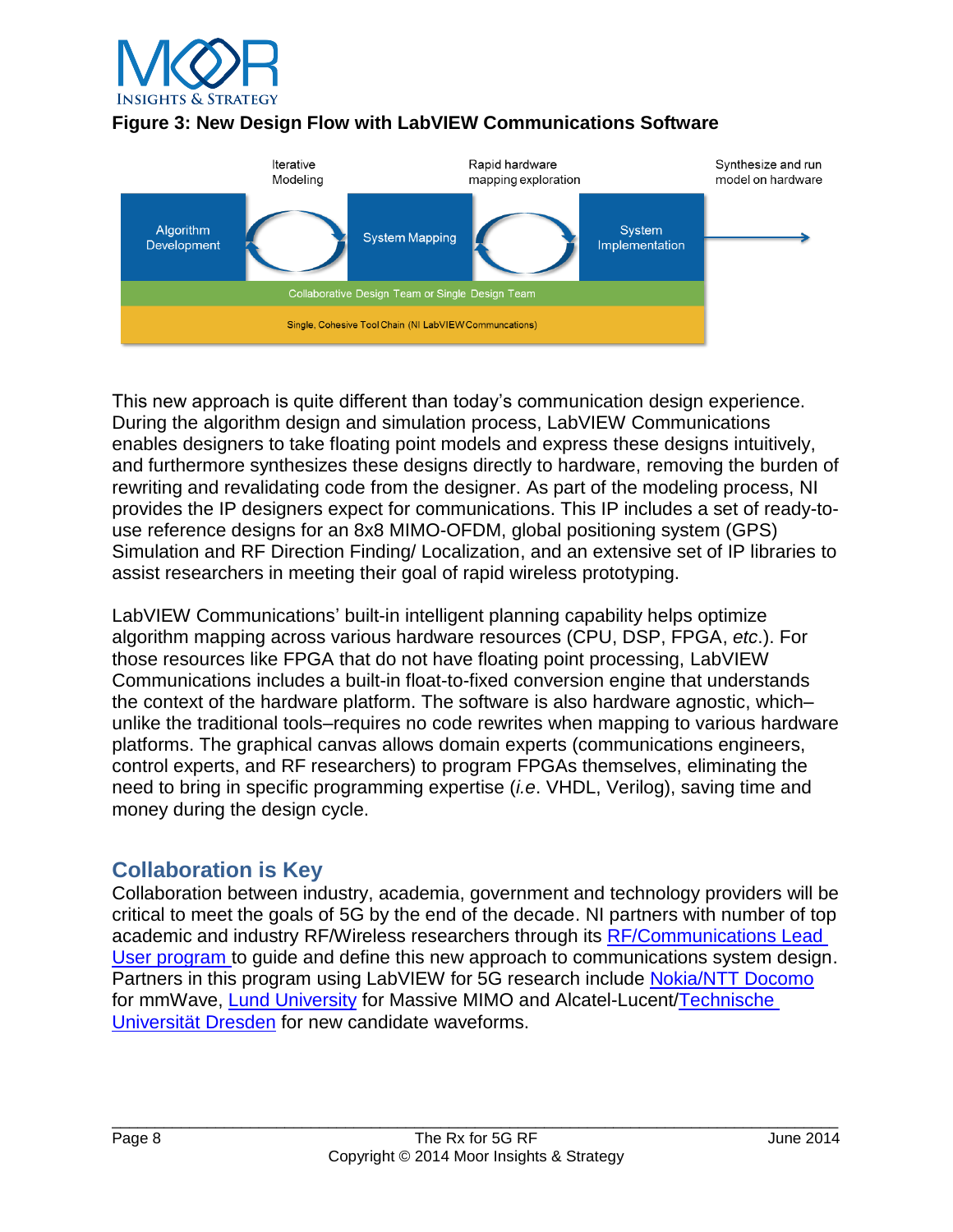

## **Call to Action**

The wave of 5G design is upon us, driving the need for cost-effective and efficient wireless prototyping solutions. National Instruments is expanding beyond their traditional sweet spot of automated test and measurement to meet the needs of advanced communication design with their SDR hardware portfolio and planned introduction of their LabVIEW Communications System Design Suite of software.

For researchers who design next generation communications system technologies, MI&S recommends monitoring the progress of this potential disruptor in the coming months.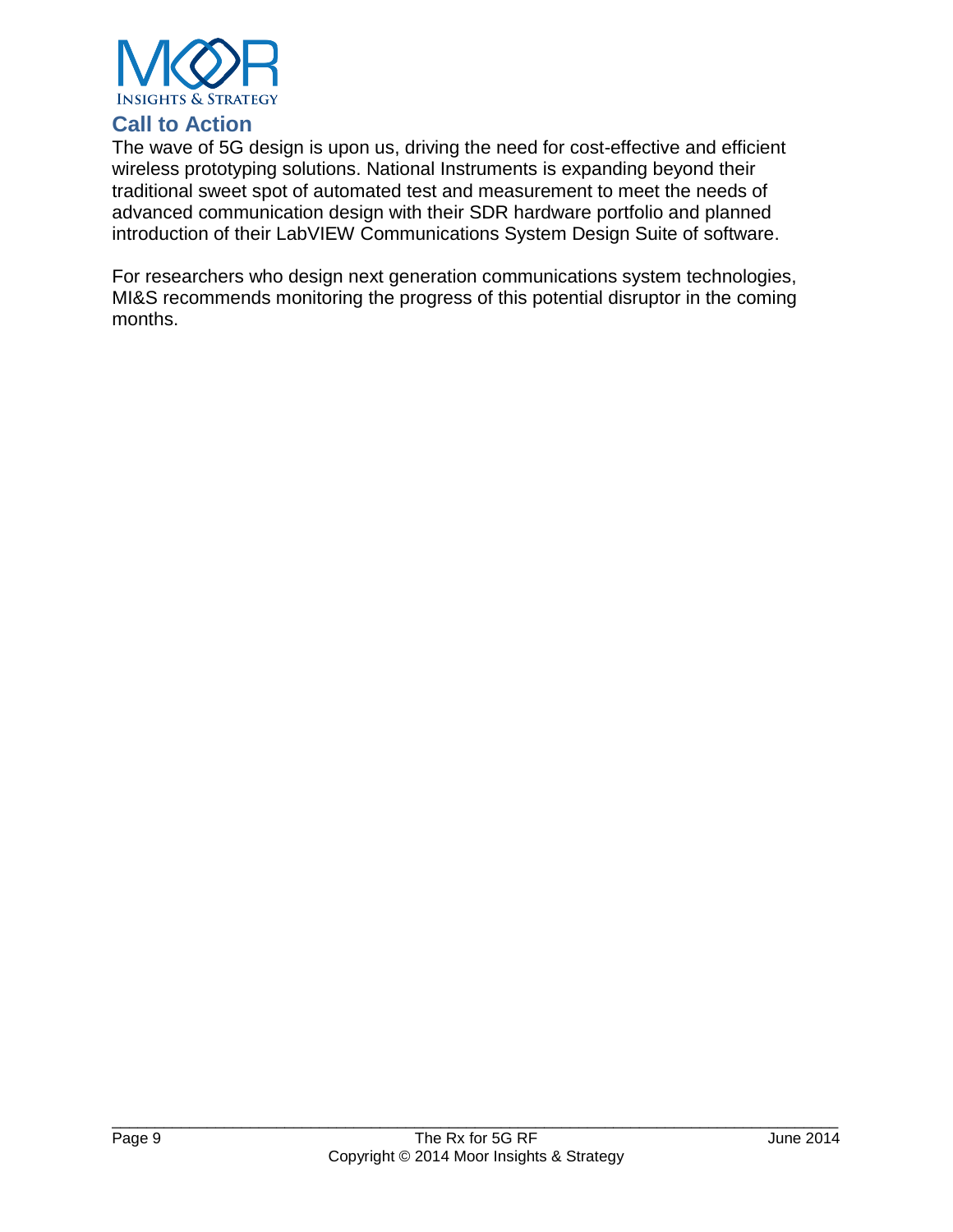

# **Important Information About This Paper**

#### **Author**

[Gina Longoria,](mailto:gina@moorinsightsstrategy.com) Analyst at [Moor Insights & Strategy](http://www.moorinsightsstrategy.com/)

#### **Review**

[Patrick Moorhead,](mailto:patrick@moorinsightsstrategy.com) President & Principal Analyst at [Moor Insights & Strategy](http://www.moorinsightsstrategy.com/) [Paul Teich,](mailto:paul@moorinsightsstrategy.com) CTO & Senior Analyst at [Moor Insights & Strategy](http://www.moorinsightsstrategy.com/)

#### **Inquiries**

Please contact us [here](mailto:patrick@moorinsightsstrategy.com) if you would like to discuss this report and Moor Insights & Strategy will promptly respond.

#### **Citations**

This note or paper can be cited by accredited press and analysts, but must be cited incontext, displaying author's name, author's title and "Moor Insights & Strategy". Nonpress and non-analysts must receive prior written permission by Moor Insights & Strategy for any citations.

#### **Licensing**

This document, including any supporting materials, is owned by Moor Insights & Strategy. This publication may not be reproduced, distributed, or shared in any form without Moor Insights & Strategy's prior written permission.

#### **Disclosures**

National Instruments is a research client of Moor Insights & Strategy and this paper was commissioned by National Instruments. No employees at the firm hold any equity positions with any companies cited in this document.

#### **DISCLAIMER**

The information presented in this document is for informational purposes only and may contain technical inaccuracies, omissions and typographical errors. Moor Insights & Strategy disclaims all warranties as to the accuracy, completeness or adequacy of such information and shall have no liability for errors, omissions or inadequacies in such information. This document consists of the opinions of Moor Insights & Strategy and should not be construed as statements of fact. The opinions expressed herein are subject to change without notice.

Moor Insights & Strategy provides forecasts and forward-looking statements as directional indicators and not as precise predictions of future events. While our forecasts and forward-looking statements represent our current judgment on what the future holds, they are subject to risks and uncertainties that could cause actual results to differ materially. You are cautioned not to place undue reliance on these forecasts and forward-looking statements, which reflect our opinions only as of the date of publication for this document. Please keep in mind that we are not obligating ourselves to revise or